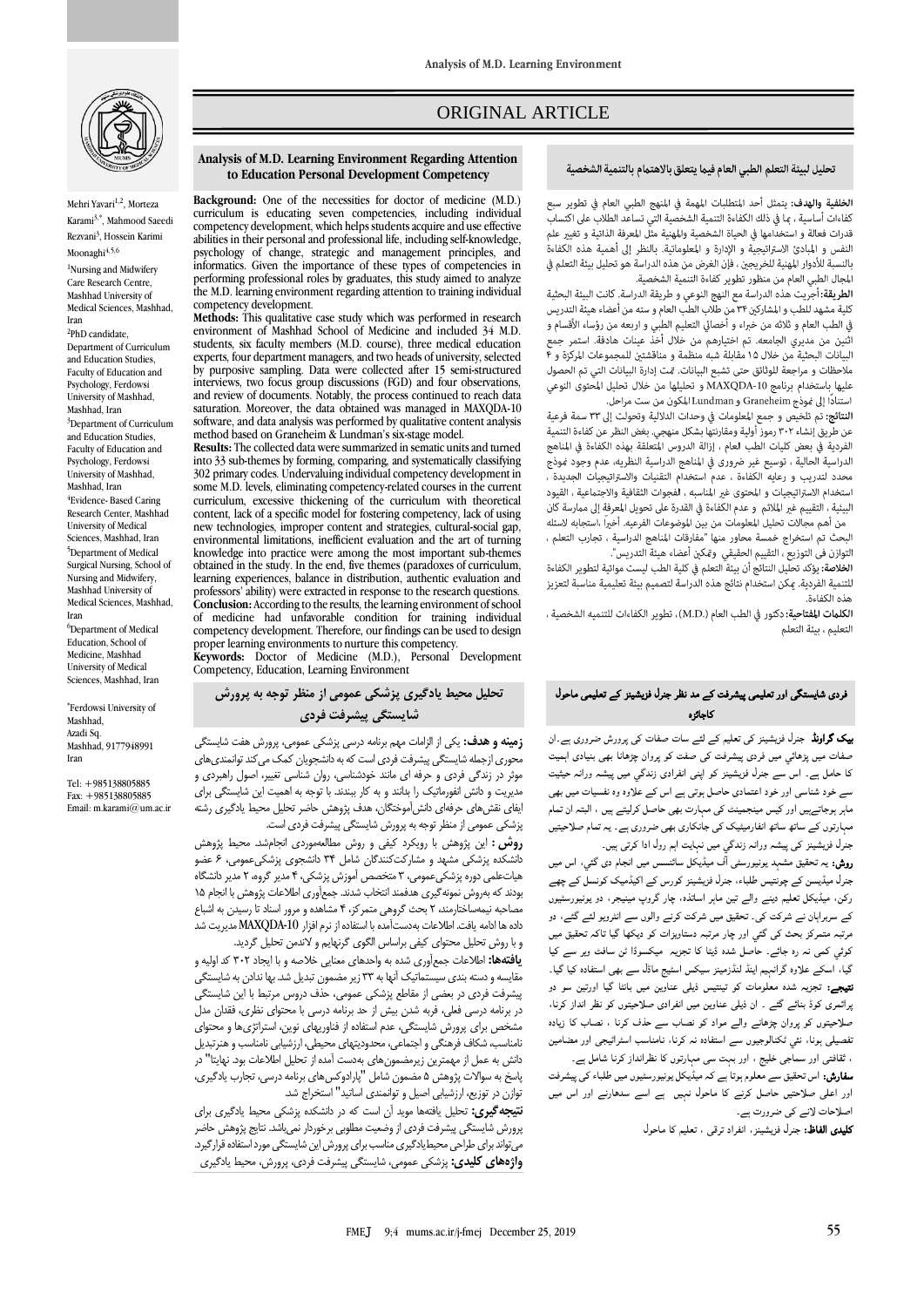### **INTRODUCTION**

Medicine is a field of applied sciences, and M.D. (doctor of medicine) is considered the basis and foundation for all specialized medical fields. The M.D. is a six-year program with 293 credits presented in four stages of basic sciences, introduction to clinical medicine, externship, and internship. Graduation from an M.D. course is a matter of success in the practical test of clinical competences (skills). In addition, modifying the content of educational programs based on the health needs and university conditions is taken into account during the program (1). On the other hand, competency is the realization of a lasting trait of learning used to express the integration between knowledge, ability, and skill in learners. In addition, it is a combination of cognitive and metacognitive skills, explicit and implicit knowledge, motivation, values, attitudes, emotions and social behaviors to carry out a professional practice in a particular field (2).

Professional competencies are the keyword in today's corporate environment (3) and their development and education have become a serious concern for higher education systems, especially the medical sciences education. This issue has been considered in the national M.D. curriculum, the document of the capabilities of M.D. graduates and the health higher education program of the ministry of health and medical education. The main axes of these abilities include clinical skills, communication skills, patient care, health promotion and prevention in the health system, individual advancement, professional commitment, medical ethics and laws, as well as decision-making, deduction, and problem-solving skills (4). The present research mainly focused on individual competency development which helps individuals improve their knowledge and identity, strengthen their motivations, and foster their learning skills and talents. In addition, it can be used to design special programs for the individual, educational, and occupational development of students through official and unofficial activities (5). Moreover, this concept has been introduced in the document of M.D. graduates' skills as one of the seven key competencies, according to which medical students must learn and practice effective skills in their individual and professional lives, such as self-awareness, anger and stress control, time management, targeting, planning, and knowledge of informatics (4).

Individual competency development comprises four psychological, social-occupational, life-long learning, and information technology abilities. However, it must be fostered and developed during the education period (6). The importance of development and education has been emphasized in many medical education associations, centers, and valid documents in Iran and the world. Health Canada considers an ideal physician to be a fully-qualified and professional person, who is able to provide services in the health system (7). On the other hand, the UK General Medical Council emphasizes the importance of individual competency development, problem-solving, communication skills and other core competencies in curricula, recommending schools of medicine to establish learning environments that can help students achieve and develop professional competencies (8).

For health promotion, the Australian document on core competencies has obligated the medical education of the country to modify the educational design models and teach processes to promote professional competencies, especially those related to the soaring of medical students in personal and professional developments (9). Furthermore, the world federation of medical education (WFME) has explicitly indicated that one of the cores of the M.D. curriculum is communication and personal development of capabilities, which must be considered in all schools of medicine to train highly-qualified physicians (10). In Iran, the document of capabilities of M.D. graduates issued to universities of medical sciences in the country as curriculum appendix has explicitly emphasized the necessity of acquiring and developing this type of competency during the education period (4).

Acquisition and fostering individual competency development require perseverance and continuation of educational activities, and the success of these educations greatly depends on the type of learning environment. According to the Levine's theory, human behavior is shaped by the interaction between individuals, the whole environment and the situation around them (11). In general, learning is a continuous and consistent process which depends on two external and internal factors, argued by psychologists. In this regard, one of the external factors is the learning environment. Therefore, paying attention to the environment situation and related contexts becomes a necessity (12). Some researchers define the learning environment as the place, a series of features, specific principles and all conditions and facilities that lead to learning. Therefore, the learning environment refers to both the place and learning facilities, as well as the conditions governing the environment. This term involves the culture governing the institution and curriculum, individuals' ethics and moods, characteristics of educational spaces, communication with others, and methods used by instructors to organize the education environment to facilitate learning (13).

However, paying attention to the learning environment is a curriculum requirement in order to develop and nurture individual competency development. In Iran, studies have shown that despite the extensive efforts of universities of medical sciences to nurture core competencies in M.D. students, there is still a long way to the full realization of this term. For instance, results obtained by Kamyabi, Foroughi Abri, and Yarmohamadian have indicated a need for revising some of the fundamental higher education policies related to life-long learning capabilities (14). In research by Roshan et al., students faced challenges in integrating what they learned with the integrated knowledge and how to use it to solve problems in their professional lives and work environments (15). In addition, results obtained by Mansoorian, Karimi Moonaghi, Yazdani, Ahmadi, and Khosravan confirmed the overlooking of leadership and management capabilities in M.D. learning environments in Iran (16).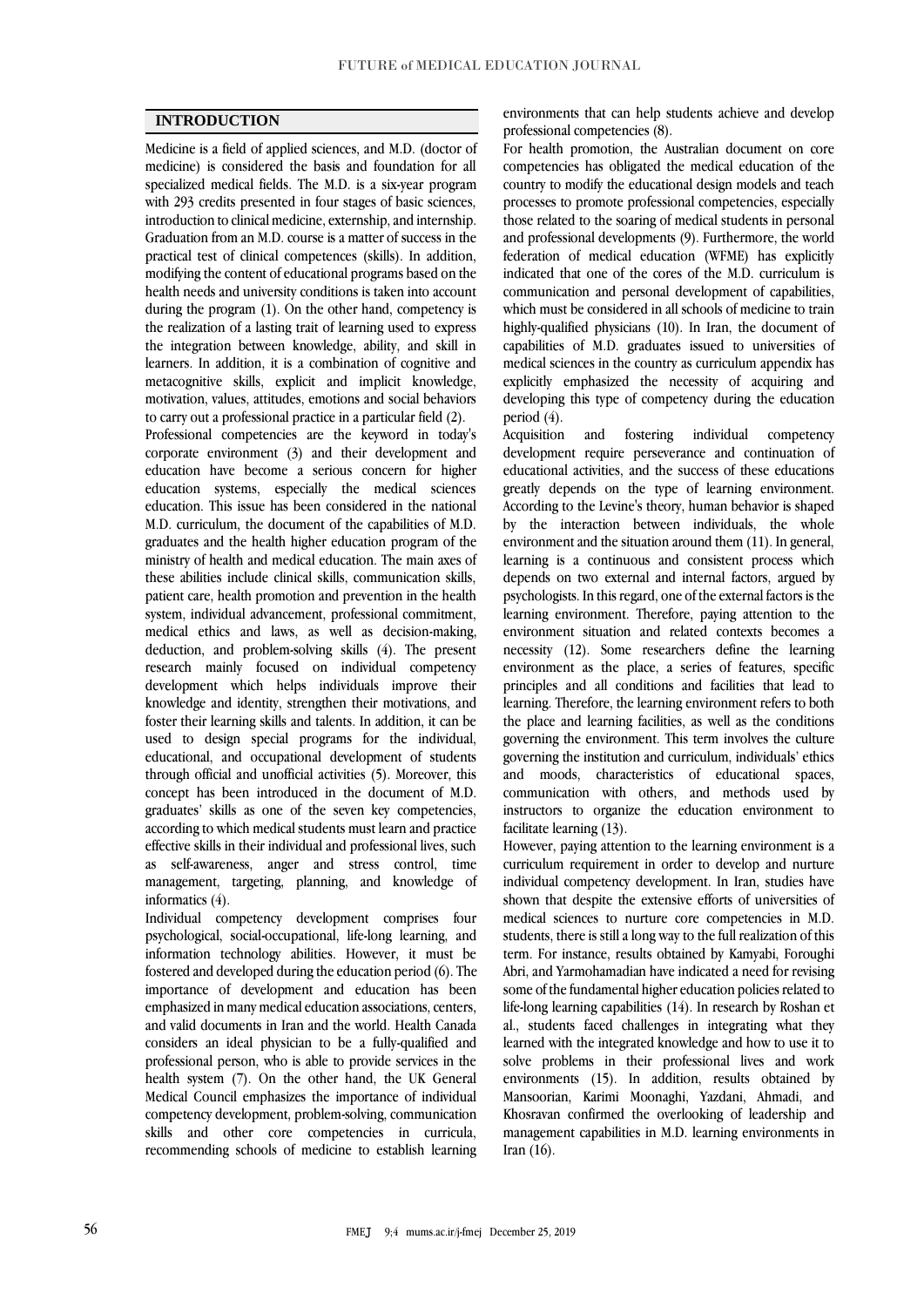One of the main obstacles to optimal education of competencies is inadequate knowledge of learning environments. According to Momeni Mahmouei, Kazempour, and Tafreshi, higher education curricula have not been successful in education and strengthening the required competencies in graduates. The curricula have only wasted financial sources and reduced effectiveness in occupational areas (17).

Given the lack of a study in this field, it was necessary to perform the present study to analyze the M.D. learning environment in terms of attention to individual competency development. To realize this goal, three questions were raised: how the fostering of individual competency development is considered in the upstream documents of the M.D. field of study? What are the strengths and weaknesses of the M.D. curriculum in terms of fostering individual competency development? and, what are the views and experiences of educational helpers regarding fostering individual competency development in the M.D. field of study?

#### **METHODS**

This qualitative case study, which is one of the common methods in psychological and educational science research (18), was performed in Mashhad University of Medical Sciences during May 2018-July 2019 to assess M.D. learning environments in terms of attention to capabilities and components of individual competency development. The research population included M.D. professors  $(N=6)$ , medical education experts  $(N=3)$ , educational department managers  $(N=4)$ , education managers of school and university  $(N=2)$  who had participated in public medical education and had a background or interest in the national M.D. curriculum, and M.D. students  $(N=34)$ . Subjects were selected by purposive sampling and were enrolled in the study after completing the demographic characteristics questionnaire. Notably, the informed consent was obtained prior to the study, and the sampling process continued to data saturation. Faculty inclusion criteria were teaching an M.D. course and having a minimum work experience of five years. On the other hand, the inclusion criteria for medical education experts were having an MSc and Ph.D. degree in M.D., and at least two years of cooperation with medical education research and development centers as well as affiliated units. Furthermore, the student inclusion criterion was studying in the M.D. field of study in the school of medicine and affiliated units in Mashhad universities of medical sciences.

Data were collected using semi-structured interviews, participant observation, focus group discussion (FGD), and document assessment. The interviews were conducted inperson and at the workplace of participants (based on their choosing), and all interview sessions were recorded via a cellphone and they were transcribed at the end. In total, 15 interviews were carried out with the executives, managers of departments, professors and medical education experts. Due to the lack of a confidential subject of the research, FGD sessions were held to analyze students' views. In this

regard, 34 students were selected, including nine students from basic science classes, 12 externs and 13 interns, in coordination with the Department of Education of the School of Medicine and collaboration with the Student Advisory Committee.

After designating the meeting place for the majority of participants, students' views and perspectives were obtained by attracting their active participation in answering predesigned questions in two 90-min interviews featuring the researcher as a guide and one facilitator of public medical professors with specialization in medical education. It is notable that the interviews were recorded with the permission of the participants. In addition, since the researcher was a faculty member at Mashhad University of Medical Sciences and participated in the education of M.D. students since 2002, participant observation was used for data collection. In this context, the present situation was evaluated with regard to the competency development in the real environment by visiting four different educational environments. The M.D. curricula document was also studied and reviewed several times. All information related to individual competency development and related capabilities were extracted. Information related to the national M.D. curricula document was also extracted and recorded from individual competency development and relevant causes by the research team after precise study and reviewing multiple times applying a checklist composed of four psychological, continuous learning, occupational development, and information technology capabilities.

With regard to the features and methods of data collection, the study setting was very diverse; however, it was attempted to perform the research process where individuals' experiences occur. Observations were carried out in real areas of education, such as M.D. classes, clinical skill center of the university, special halls for holding educational workshops and clinical sections of Imam Reza and Qaem training hospitals affiliated to Mashhad school of medicine, each being responsible for a part of the education of M.D. students at clinic stage. In addition, FGD sessions were held for medical students at the school of medicine and the clinical skill center of the university. Data were collected until conceptual data saturation and completion of the dimensions and features of the study's themes. In addition, data management was carried out using MAXQDA 10 software. Furthermore, research accuracy was strengthened by taking measures to increase data reliability, including credibility, transferability, dependability, and confirmability based on Guba and Lincoln recommendations (19). To this end, the researchers attempted to obtain real data by devoting sufficient time to gathering data and communicating with participants appropriately. Moreover, member checking was applied to confirm the accuracy of results and their agreement with the obtained results. In addition, the transcribed interviews, codes, and results were provided to two other researchers working in this area in order to receive complimentary opinions and ensure data credibility. Furthermore, participants were selected with maximum diversity, in terms of gender, work experience,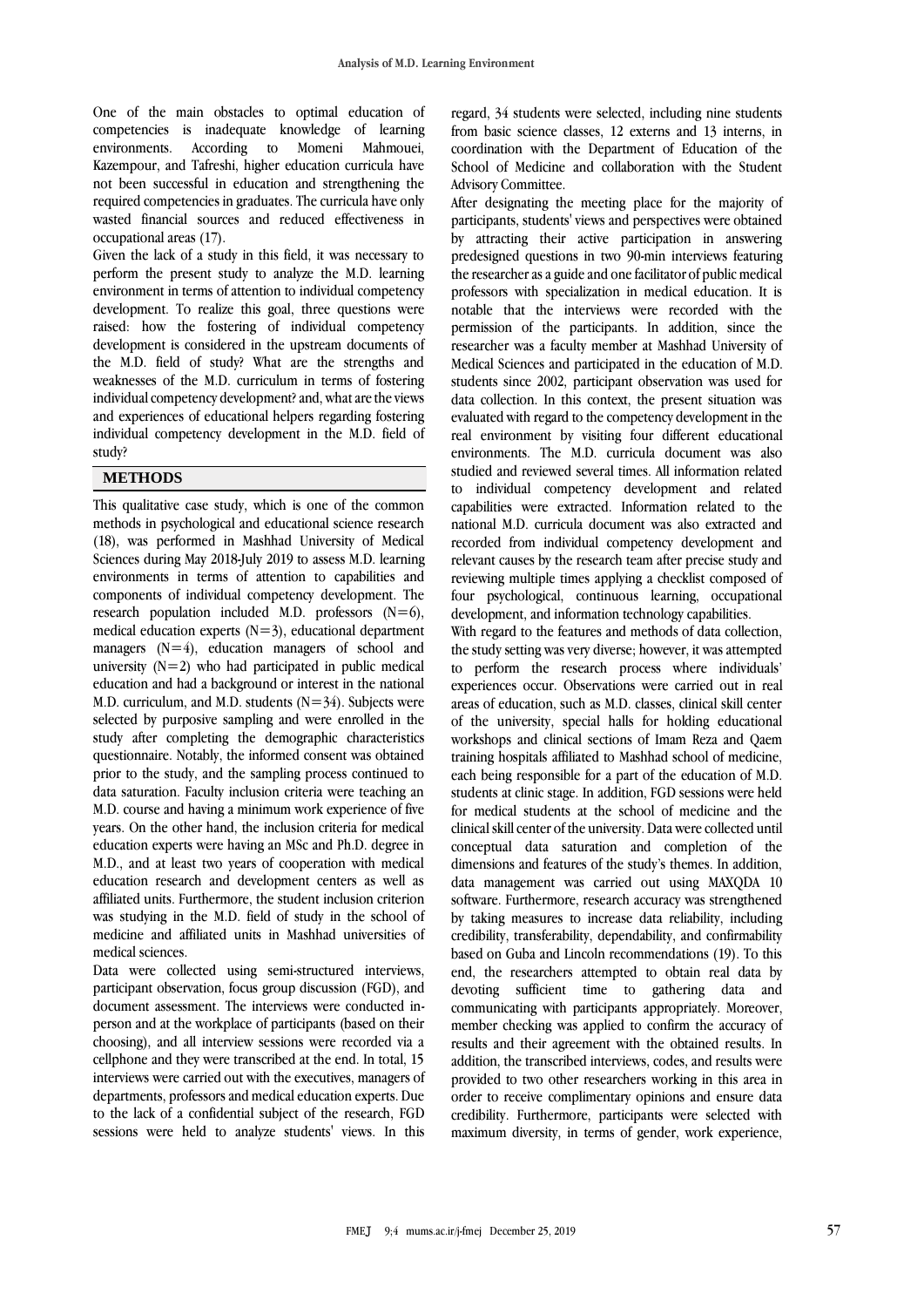and age, to ensure generalizability.

It is worth noting that research objectives were explained to the participants and written informed consent was obtained to adhere to ethical considerations in the implementation of the research. Moreover, the interviews and FGD sessions were recorded through the participants' consensus. However, they were ensured to have an anonymous transcription of the interviews and demolition of the recorded conversations at the end of the research. Data analysis was performed using qualitative content analysis and Graneheim & Lundman's six-stage model (20). In this respect, individuals' interviews and FGD sessions were recorded with a cellphone, the observations were noted, and the curriculum information was classified and typed at the end. In the first stage, the content prepared was reviewed multiple times. In the second stage, primary semantic units were extracted from the information, then they were managed and classified in a highlighted form in the software. In the third stage, 302 primary codes were created by summarizing the semantic units from the previous stage. The fourth stage included reviewing the codes, comparing them to each other and determining 33 themes through systematic classification.

In the fifth stage, the themes were compared to each other and the main text, which this led to the formation of five main themes. The final stage included discussion and analysis of the content by researchers and a medical education expert, which led to reaching a consensus about the main themes after making the necessary changes.

#### **RESULTS**

Demographic characteristics of the participants are shown in Table 1.

The main and sub-themes extracted from data analysis are shown in Table 2.

Analysis of the M.D. curriculum has shown that despite the emphasis of curricula planners on the importance of seven competencies and the use of document of the capabilities of M.D. graduates in the course planning, unequal attention has been paid to these competencies. As observed in the specifications of the course curriculum and syllabus, three competencies of clinical skills, patient care, and health promotion were more emphasized, compared to communication skills, personal development, medical ethics, and decision-making. This was evident in the statements of the participants as well. In this respect, one of the faculty members stated: "the fact is that our medical education is disease-centered. There is nothing in the history of this country to question a professor for failing to teach critical thinking to students. Meanwhile, professors would be held accountable in case of lack of teaching toward students".

Despite the revision of the M.D. curriculum in 2017 and emphasis on the use of task and problem-based strategies to teach competency orientation, there are serious obstacles to the implementation of these strategies and numerous inconsistencies in the learning environment due to various reasons such as large volume of theoretical topics, limitations of the physical environment, and large number of students

| Table 1. Demographic characteristics of participants in |  |
|---------------------------------------------------------|--|
| research                                                |  |

| I escal en     |                       |                                  |
|----------------|-----------------------|----------------------------------|
| Column         | <b>Characteristic</b> | N                                |
| 1              | Class standing        | Basic sciences $(N=9)$           |
|                |                       | Externship $(N=12)$              |
|                |                       | Internship $(N=13)$              |
| $\overline{c}$ | Gender                | Female $(N=23)$                  |
|                |                       | Male $(N=26)$ .                  |
| 3              | Scientific rank       | Assistant professor $(N=5)$      |
|                |                       | Associate professor $(N=6)$      |
|                |                       | Professor $(N=4)$                |
| $\overline{4}$ | Position              | Department manager $(N=4)$       |
|                |                       | Faculty member $(N=6)$           |
|                |                       | Medical education expert $(N=3)$ |
|                |                       | Educational managers $(N=2)$     |
| 5              | Work experience       | Less than 10 years $(N=4)$       |
|                |                       | Between $10-20$ years $(N=9)$    |
|                |                       | More than 20 years $(N=2)$       |
| 6              | Level of education    | $M.D. PhD (N=5)$                 |
|                |                       | PhD $(N=2)$                      |
|                |                       | Specialized physician (M=8)      |

in classes and educational areas. According to the researcher's observations, while students must learn procedures at the clinical skill centers in a practical form, they learn the skills in rooms with the layout of the classroom after one or two times of being practiced by the professors. This is mainly due to inadequate expensive equipment and simulators. One of the participants (a faculty member) expressed: "in my opinion, it is not necessary to change much content in the program to train a qualified physician. What is most needed to change is the educational strategies, methods, and atmosphere which affect the transfer of hidden curriculum to students and the development of professional competencies in individuals". In addition, another faculty member marked: "in this medical practice lesson that was added to the new curriculum for teaching competencies, the professor describes these competencies with a lecture. Do you think this leads to student empowerment? Of course, it has no effect. For example, you explain anger control techniques and even provide some real examples of medicine. However, the training is ineffective as long as the student does not learn and apply the skills".

Despite the significant emphasis in M.D. upstream documents, it seems that there has not been a proper understanding of the individual competency development and its significance in the field of medicine among faculty members. Therefore, most of them lack the knowledge of specific characteristics of a learning environment for competency development. As a result, students neglect their educational needs to acquire relevant abilities, and in a defective cycle, neither the teacher has any specific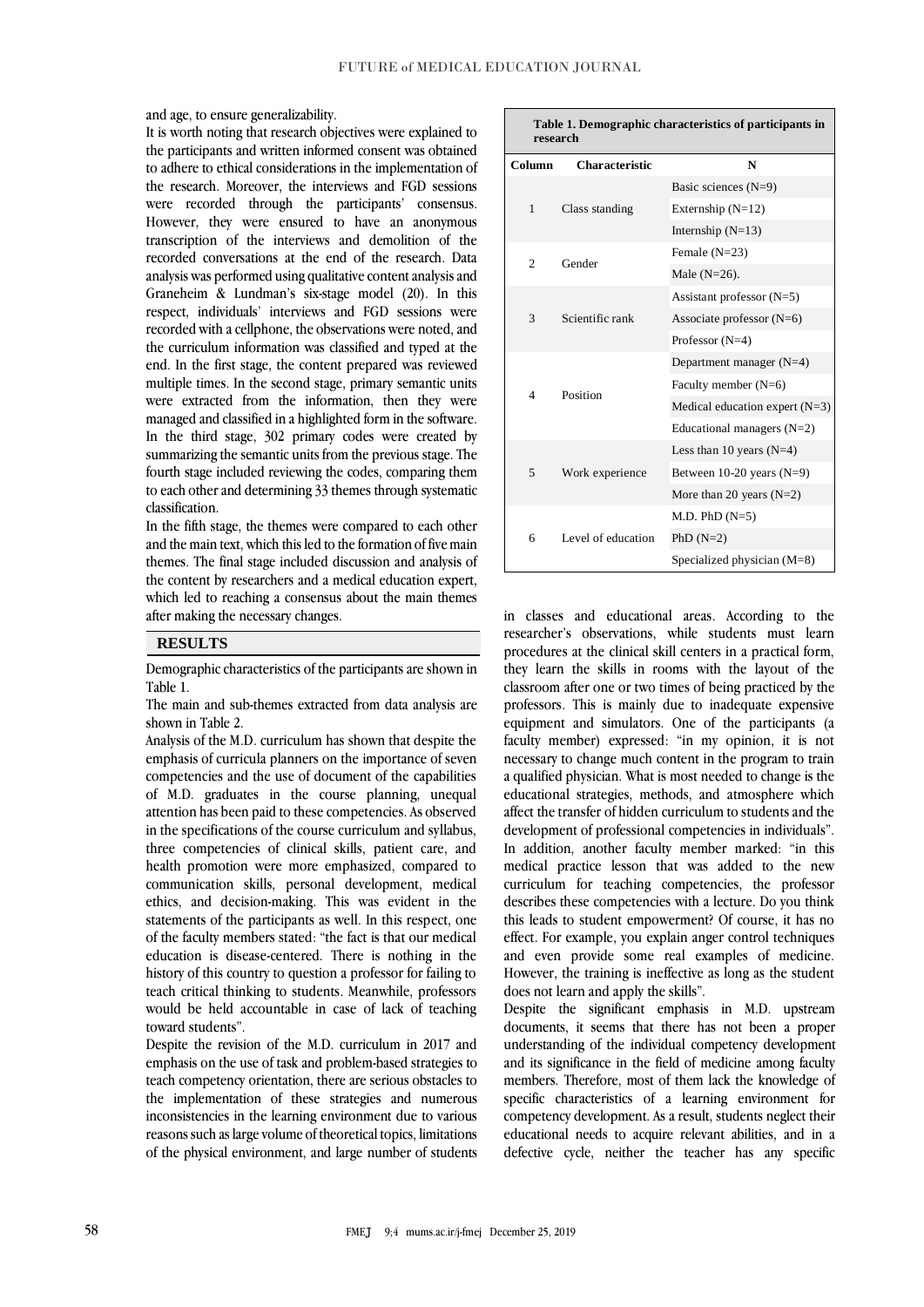| Table 2. Main and sub-themes |                         |                                                                     |  |
|------------------------------|-------------------------|---------------------------------------------------------------------|--|
| Column                       | <b>Main theme</b>       | Sub-theme                                                           |  |
| $\mathbf{1}$                 |                         | Learner-centeredness at the heart of teacher-based culture          |  |
|                              |                         | Determining preset goals for learning complex and evolving topics   |  |
|                              | Curriculum paradoxes    | Course drop and emphasis on its learning                            |  |
|                              |                         | Curicula thickening                                                 |  |
|                              |                         | The lack of a specific model                                        |  |
| $\overline{c}$               | Learning experiences    | Attention to individual differences                                 |  |
|                              |                         | Passive and one-sided education                                     |  |
|                              |                         | Missing loop technology                                             |  |
|                              |                         | Theorizing to build skills                                          |  |
|                              |                         | Complete assignments based on reality (If I do, I will learn)       |  |
|                              |                         | Environmental constraints (time/space/equipment/number)             |  |
|                              |                         | Competency training or education ? (strategy and methods)           |  |
|                              |                         | Unclear expectations of students                                    |  |
|                              |                         | M.D. or specialized medicine education?                             |  |
|                              |                         | Professor-student social and cultural interactions                  |  |
|                              |                         | Learnings unrelated to professional needs                           |  |
| 3                            |                         | Superiority of clinic to basic sciences                             |  |
|                              | Balance in distribution | Competency-free content                                             |  |
|                              |                         | Educational islands (integration in the whole course and all units) |  |
|                              |                         | Opportunistic training (primary and secondary function of courses)  |  |
|                              |                         | Unattainable goals (stipulated and ignored)                         |  |
| 4                            | Authentic evaluation    | Response-based evaluation                                           |  |
|                              |                         | Reflective evaluation                                               |  |
|                              |                         | Continuous evaluation at all levels                                 |  |
|                              |                         | Indirect evaluation                                                 |  |
|                              |                         | Self-evaluation, the neglected dimension of assessment              |  |
| 5                            |                         | Role model                                                          |  |
|                              | Capacity of faculty     | Innovation and change (lost opportunity)                            |  |
|                              |                         | Psychological insight                                               |  |
|                              |                         | Work commitment                                                     |  |
|                              |                         | The art of transforming knowledge into practice                     |  |
|                              |                         | Creativity                                                          |  |
|                              |                         | Unqualified professors (inefficient)                                |  |

expectations of students regarding the subject, nor does the student perceive the gap in the teaching of these abilities. In this respect, one of the participants (a department manager) stated: "I have not seen the competency documents and I do not talk about these things in class. However, years of teaching have demonstrated that students who are more capable in these sub-skills are more successful as well".

Another participant (a student) stated: "this is the first time that I hear this word, but I think it is interesting. I am sure that I will browse the internet for a few hours from this session onward and it will be important for me to learn about this issue". Another participant (a university authority) expressed: "there is no emphasis on latent professional abilities that are actually needed by physicians (e.g., mental and social capabilities) in the M.D. curriculum".

In terms of targeting for competency development in basic sciences, the goals related to individual development components have been considered only in the course of medical practices. However, some of the skills related to this competency are recognized as goals of the course in health psychology, health service principles, and the English language. Nonetheless, since the courses at this level are generally theoretical and subject-oriented and their objectives are more in line with the cognitive domain of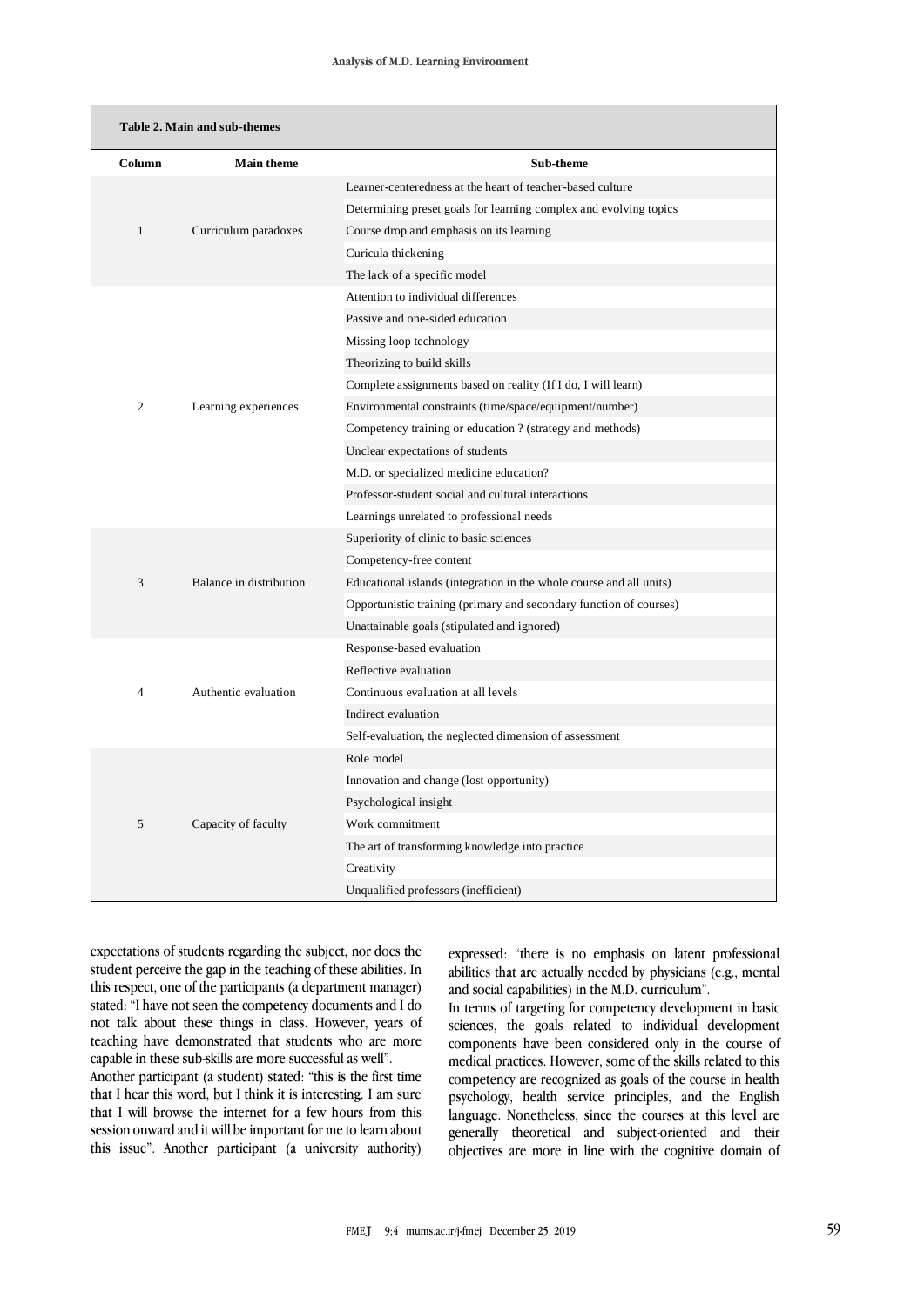learning, they are not enough to train individuals' capabilities. At the level of introduction to the clinic, the only place, where goals related to several personal ability developments, is the history taking and physical examination lesson. This defect has been somehow compensated in externship and internship levels, and almost all the courses have explicitly emphasized the capabilities related to this competency. It is worth noting that the majority of participants, including students and faculty members, emphasized the superiority of teaching capabilities at the clinic level.

Problems in the learning environment make it difficult for students to learn, develop and apply personal developmental skills. In this regard, irregularities in the clinical ward environment, lack of facilities for students in the departments, excessive number of students, emphasis of professors on education of assistants in clinical environments and the number of students' shifts at internship level, passive presence of students in educational programs, being concerned about respecting individual personality in educational environments, theoretical learning of sub-skills and weaknesses in high-school education system in terms of attention to social-psychological issues of students (before entering the university) were recognized as educational problems. Regarding the educational environment, most participants believed that appropriate environments and facilities, especially in clinical settings, can facilitate the learning process of competencies. In this context, one of the participants (a faculty member) affirmed: "due to studying so hard before entering the university, medical students have limited social interactions. Therefore, this concept is completely new to them".

In the study, the participants emphasized that one of the obstacles to teaching capabilities is the social and cultural differences between professors and students. In this regard, one of the faculty members stated: "when as a professor, I do not even understand my students' spoken language and I am constantly comparing the hardships of my student life with the well-being of today's children, how can I understand and teach the needs of this generation for personal development?" Limitations make it difficult for students to learn abilities. A part of these limitations has personal aspects and is related to student personality traits and motivations. In this context, one of the participants (a medical intern) expressed: "some students have a sense of pride and selfesteem and find themselves so superior that they think learning these abilities is degrading". Lack of motivation, anxiety, feeling of inadequacy, lack of interest in the medical field, and role conflict are individual limitations.

According to the results, common teaching strategies and practices are more teacher-oriented and proportional to theoretical topics. This reduces students' participation in the learning process, preventing them from direct experience and performing real assignments. In this regard, one of the participants (a student) affirmed: "in the emergencies, our professor demands us to remain calm upon seeing an open hand or leg fracture. However, it does not matter what else I need to be taught to take care of this person and manage those special conditions through medical information".

One of the notable results of the present study was the lack of a predetermined sequence for teaching individual competency development. According to participants, one of the major barriers to learning is the fragmentation and segregation of content in theoretical education of basic science abilities and the time gap between the use of learning in externship and internship. Offering a two-unit medical ethics course in basic science level that should theoretically cover the core competencies alone shows that instead of integrating proper content to nurture individual competency development during the course in all lessons and paying attention to the topic as a secondary course performance, the contents are segmented in ways that they would be forgotten and not deeply comprehended by students at the end of the course .

At present, no attempt is made to transfer learning to the real world. In this regard, one of the participants (a faculty member) pointed out: "I have no idea why there is a twocredit course of medical ethics in the new curriculum to make a competency-oriented program, would one swallow to make a summer? These competencies must be considered in all courses". Students view educational content related to personal development as a set of scattered and unrelated theoretical content that does not create a direct and a transparent relationship between that content and the capabilities they need. In addition, they face difficulty integrating what they are learning with integrated knowledge and applying sophisticated cognitive skills to solve new problems and transfer them to a real-world, task-based environment. In fact, learning is more opportunistic than predetermined.

Overlooking the components of personal developmental ability in exam design and failure to provide continuous and appropriate feedback to students by professors in the field of personal competency were other results in this study. One of the participants (a medical education expert) stated: "while professors involving in M.D. education do not have the opportunity to directly train this competency, they can analyze, find the source, critique student-related behaviors throughout the semester, and provide appropriate feedback to improve and develop their behavior. For instance, they can develop planning or time management skill from students' disorderliness in the classroom."

Another participant (an intern) expressed: "once in an internship, I annoyed an infant's mother and made disorder in the ward due to failure to manage the proper conditions for the infant's examination. Instead of blaming me, our professor established a meeting and asked everyone to think about this incident and said what would they do if they were in my shoes? What knowledge or skills do we need to have proper performance in such conditions? Our professor intelligently used this incident to show us how much the communication skills, self-confidence, and management are important for a physician and how the content learned in theoretical classes can be combined with practice. This was my only encountering with teaching individual competency development in six and a half years of my education in the M.D. field".

The technology of missing loop in teaching and learning of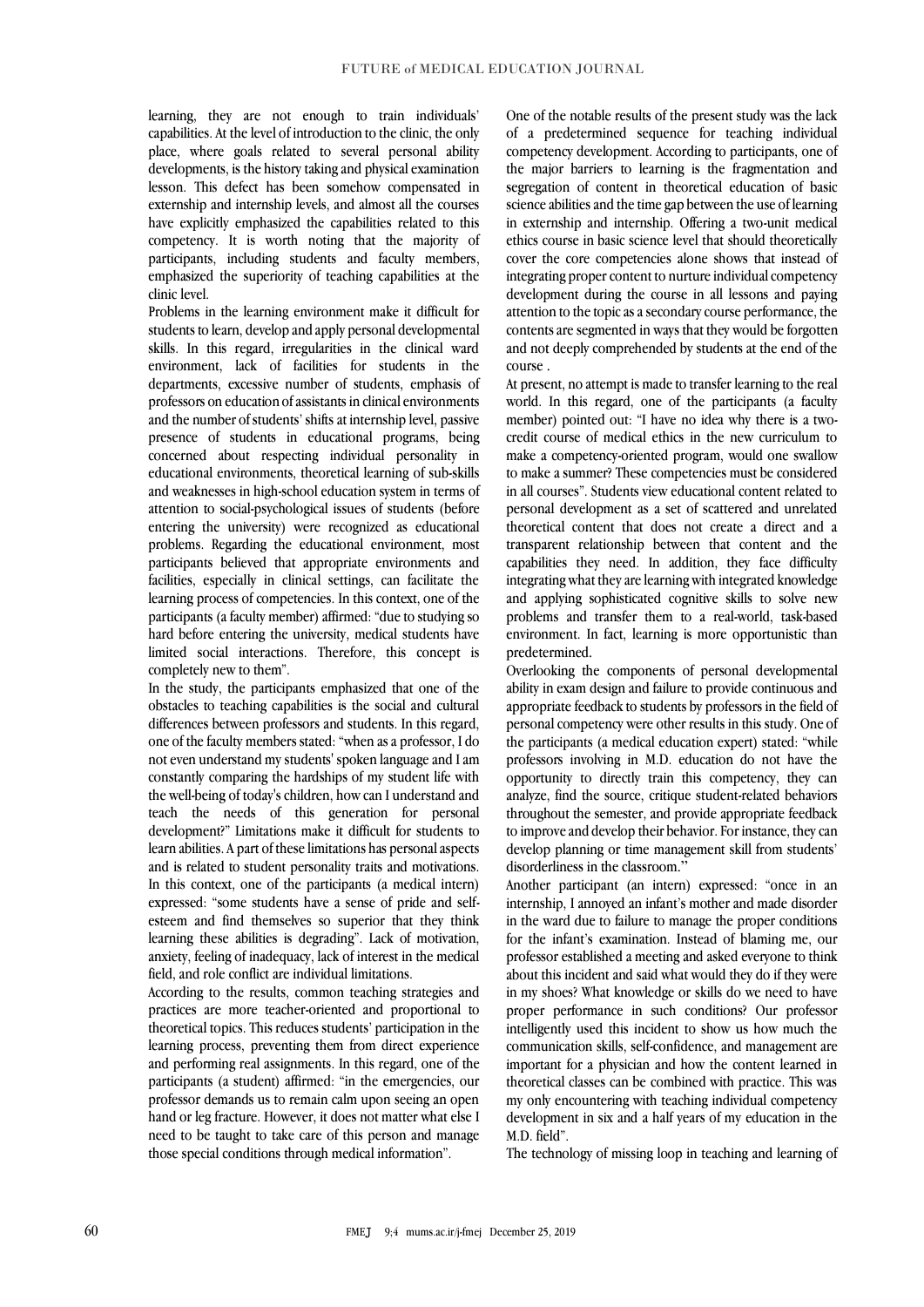individual abilities is one of the research findings that shows the inattention of professors to the use of new educational technologies. One of the students (basic sciences) expressed: "the teacher must behave in a way that the student does not confine himself to the book and not purely be dependent on the professor. Especially as we live in the 21st century and we are born with electronic devices, so we can easily get the latest knowledge in the least time". In this respect, one of the faculty members asserted: "the teacher has to force the students to self-educate themselves. Most students have the most modern cell phones and spend most of their active time on their cell phones. On the other hand, as a teacher, I cannot talk about personal development skills in class due to the shortage of time. Therefore, the best solution is reinforcing learning motivation in these individuals and teaching them how to use electronic sources or popular computer games as learning tools instead of controlling stress, management, or leadership".

According to the researchers, one of the most important results of the study is that many current medical professors do not have the necessary personal competencies under the current circumstances. Therefore, in order to teach this competency to students, faculty first need to be empowered in this field. The quotation of one of the professors in this field is worth considering: "as a professor, I know nothing about personal development and might need extensive learning in this field. How can I nurture competency in my students?"

Discussions on evaluating individual developmental abilities in the field of M.D., along with other research results, show the failure of current methods to assess these abilities. Current evaluations are in most cases response-oriented, meaning that students produce responses expected by teachers rather than producing responses and applying their intellectual abilities, which are mainly from designated sources and textbooks. Current evaluation methods are not capable of judging students' performance and their creativity in applying what they have learned to do in real situations. Feedback on students, rather than helping to refine their learning experiences, also emphasizes exam scores. One of the major weaknesses of the learning environment in the present study was the lack of a specific, scientifically-based model that has a great impact on students' teaching and learning. In this context, one of the participants (a medical education expert) emphasized: "I have concluded that modeling is not a topic of discussion in training at all; especially of competency training. I have asked about the method of teaching, content used, and the number of individuals in educational sessions; however, I have concluded that there is no specific pattern in this area".

#### **DISCUSSION**

According to the analysis performed on M.D. learning environmental elements in terms of attention to individual competency development, the following results were obtained:

The content of curriculum paradoxes extracted from five subthemes included learner-centered at the heart of teacherbased culture, determining preset goals to learn complicated topics, course dropping and emphasis on its learning, thickening the curriculum and lack of a specific model.

The theme of learning experience was derived from 11 subthemes including attention to individual differences, passive and one-sided education, missing loop technology, theory for skill-building, complete assignments based on reality (if I do, I will learn), environmental constraints (time/space/ equipment/number), teaching competency or education it? (strategies and methods), unclear expectations of students, specialized or general medical education? Student-professor cultural and social interactions, and learnings unrelated to professional needs.

Balance in distribution as the third theme was derived from sub-themes of clinical preference over basic sciences, competency-free content, educational islands (integration in the entire education period and all courses), opportunistic education (primary and secondary course performance), and unattainable goals (explicit and neglected).

The theme of the authentic evaluation was derived from five sub-themes of response-centered evaluation, reflection evaluation, continuous evaluation at all levels, indirect assessment and self-evaluation as neglected dimension of assessment.

The final theme obtained was professor abilities extracted from six sub-themes of role model, innovation and change (wasted opportunity), psychological insights, work commitment, the art of changing knowledge into practice, creativity, and incompetent professors.

These results are in line with the content of upstream documents and findings of some previous studies. Citing the National Public Medical Curriculum Document, studentcentered, problem-based, and active learning strategies must be used to teach and promote axial competencies. Not only these strategies provide an opportunity for more practice and continued learning and engaging students in the teaching process, but they increase the process of transferring learning to the real world. Role-playing, peer-learning, taskbased independent learning, e-learning, writing scientific criticism, workshops, Grand Rand, and morning reports based on assignments were the educational methods highlighted by the participants and also they were emphasized in the document. In general, teaching methods that are attractive to students and increase their motivation to be engaged more in the learning process are more effective.

According to the results of the present study, one of the most important requirements of a learning environment for individual competency development is explicit or implicit coverage of competencies in the syllabus of all M.D. courses. By doing so, competencies can constantly be developed since enrolment up to graduation. In addition, professors can always focus on this issue in their teachings. Some solutions have been presented in curriculum implementation standards and regulations, including having authority to modify educational programs based on macro-regional needs and designing 16 selected credits with the permission of the curriculum planning committee of schools of medicine with the agreement of the secretariat of the M.D. education council (1).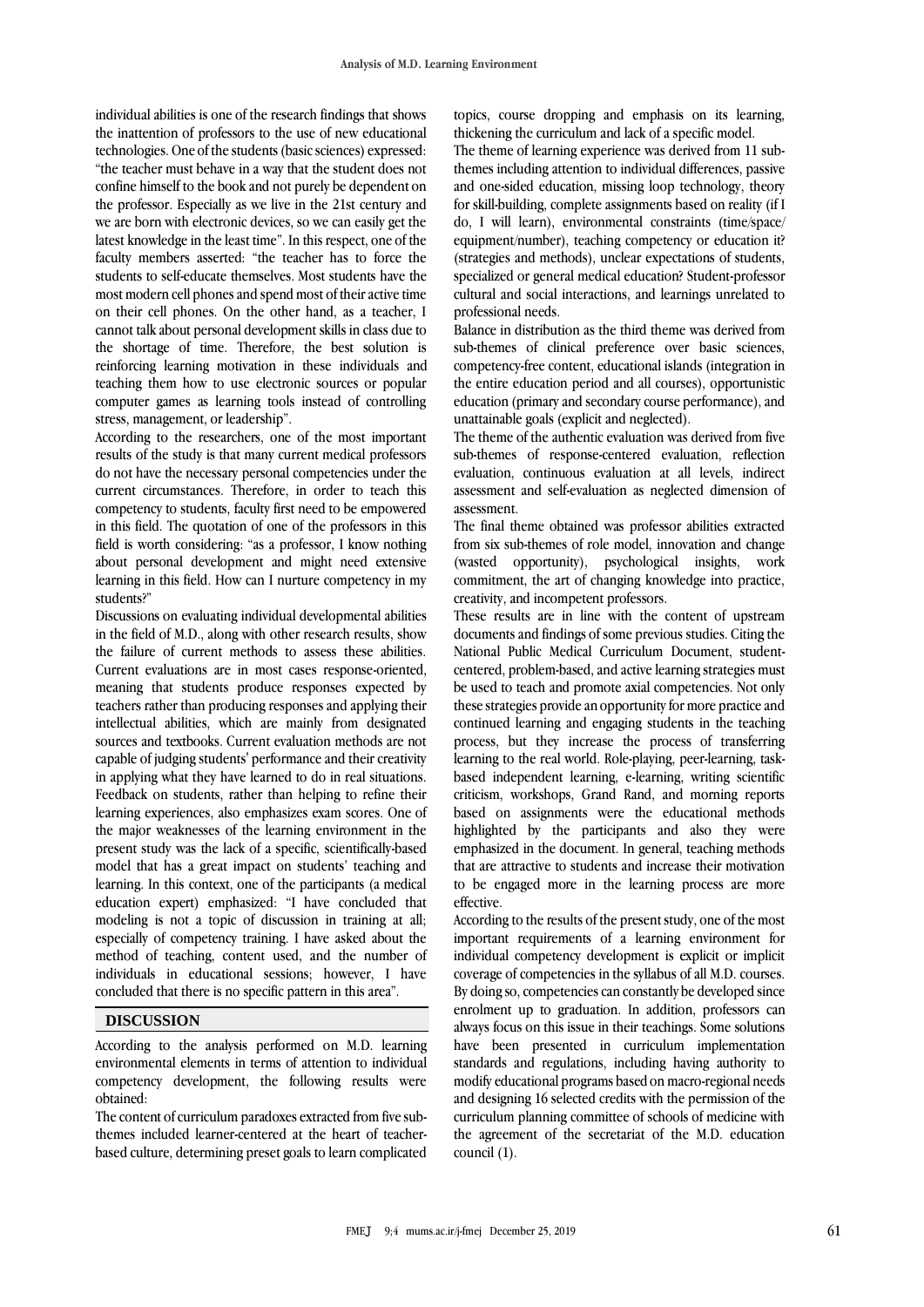In the M.D. curriculum, it is explicitly stated that competency development is continuous and cannot be achieved by providing separate units within a limited timeframe (1). Therefore, it could be stated that teaching individual competency development is not limited to specific sessions related to its components and it must be presented by designing the proper learning environment at the four levels of basic sciences, introduction to clinic, externship, and internship in an intertwined manner. For instance, Roshan et al. marked that in classes of team-based or independent learning, students can practice interpersonal relations, critical thinking and personal development skills in addition to learning topics such as sugar metabolism owing to the nature of these educational methods (15).

A practical solution to developing individual competencies in students is encouraging them to use effective technologies in medical education, so that the content becomes richer and students become more familiarized with information technology skills, which ultimately results in self-directed learning. Some of these technologies include specialized medical software, such as up-to-date databases, virtual education, use of multimedia, social networks, computer games, and stimulators. In this regard, one of the faculty members of the study considered up-to-date software as the medical Quran.

With regard to several complexities and delicacies of the M.D. field of study, authentic evaluation is a proper replacement for the current assessments (21). In this process, students memorize separate and unrelated information to pass the exam. Therefore, performance-based evaluations, which emphasize the application of what is learned in solving reallife problems, are more appropriate methods to improve students' learning and evaluate their developments. In the curriculum document, selecting the evaluation method based on the conditions of each school is the responsibility of the curriculum committee. In this regard, a wide range of methods such as Objective Structured Clinical Examination (OSCE), Objective Structured Long Examination Record (OSLER), Objective Structured Field Examination (OSFE), Direct Observation of procedural skills (DOPS), evidencebased self-evaluation, dashboard, work-based assessment, and 360-degree test are recommended for evaluation of professional behaviors of students (1). Reflective evaluation can also help students to relate the content of theory and actual performance as a formative form of evaluation. In fact, it is an opportunity to improve performance based on the existing evidence so that students' learning could be maximized (22). However, little attention has been paid to this method in the M.D. curriculum as a solution to improve the effectiveness of education and evaluate learning development in students.

Developing individual abilities will only be possible when students receive competencies by modeling the competent people. The success of any educational system depends primarily on professors' professional competencies (23). The key role of the teacher in the learning environment is to foster core competencies, support, and influence students' thinking processes, and subsequent learning process. Providing supportive information and students' support for independent learning, a complete homework, and problemsolving in the real world, also focusing on students' personality traits and increasing their motivation for learning are among the responsibilities of professors as a competencybased training designer. In this context, our findings are congruent with the results obtained by Mahram & Kharokhzadeh (3).

An M.D. learning environment can be effective in training individual competency development when education is related to the actual life and profession of students and can face them with challenges but not stressful situations. This environment should also create a connection between learning contents and real experiences of learners. On the other hand, education is effective when it involves a combination of a wide range of task-based learning resources, activities, and topics. Training sub-skills of competency requires the application of active methods in content selection and design, as well as implementation of teaching and learning participatory processes. In brief, the current learning environment with its features is not capable of fostering individual competency development in M.D. students.

In other words, these issues illustrate the inadequacy of the current chaotic environment for competency learning. A chaotic learning environment refers to an environment in which educational designs remain entrenched (24). In a study by Changiz, general practitioners' abilities in many skills listed in the document of capabilities which are not desirable (25). Therefore, it is necessary to design an effective learning environment by adopting a proper approach. In a study by Emadzadeh et al., it was reported that using the right model could play an important role in teaching the core competencies of M.D. students (26). It is suggested that our findings be used in future studies to design a learning environment which is suitable for training individual competency development.

There were some problems in the implementation stages of the research. For instance, some of the participants had no knowledge of specialized concepts in the field of curriculum. To eliminate this issue, some materials were prepared in the form of a guide file and provided to the participants prior to the interview. In addition, there were problems in performing interviews and holding FGDs due to the engagement of professors in educational and treatment activities, as well as diversity in the curricula and grades of students. Therefore, a significant amount of time was spent on this part of the present research. However, the problems were reduced as much as possible by previous coordination and appreciable cooperation of the participants and the authorities of the school of medicine.

#### **Ethical considerations**

Ethical issues (Including plagiarism, informed consent, misconduct, data fabrication and/or falsification, double publication and/or submission, redundancy, etc.) have been completely observed by the authors.

### **ACKNOWLEDGEMENT**

We extend our gratitude to the vice-chancellor for research